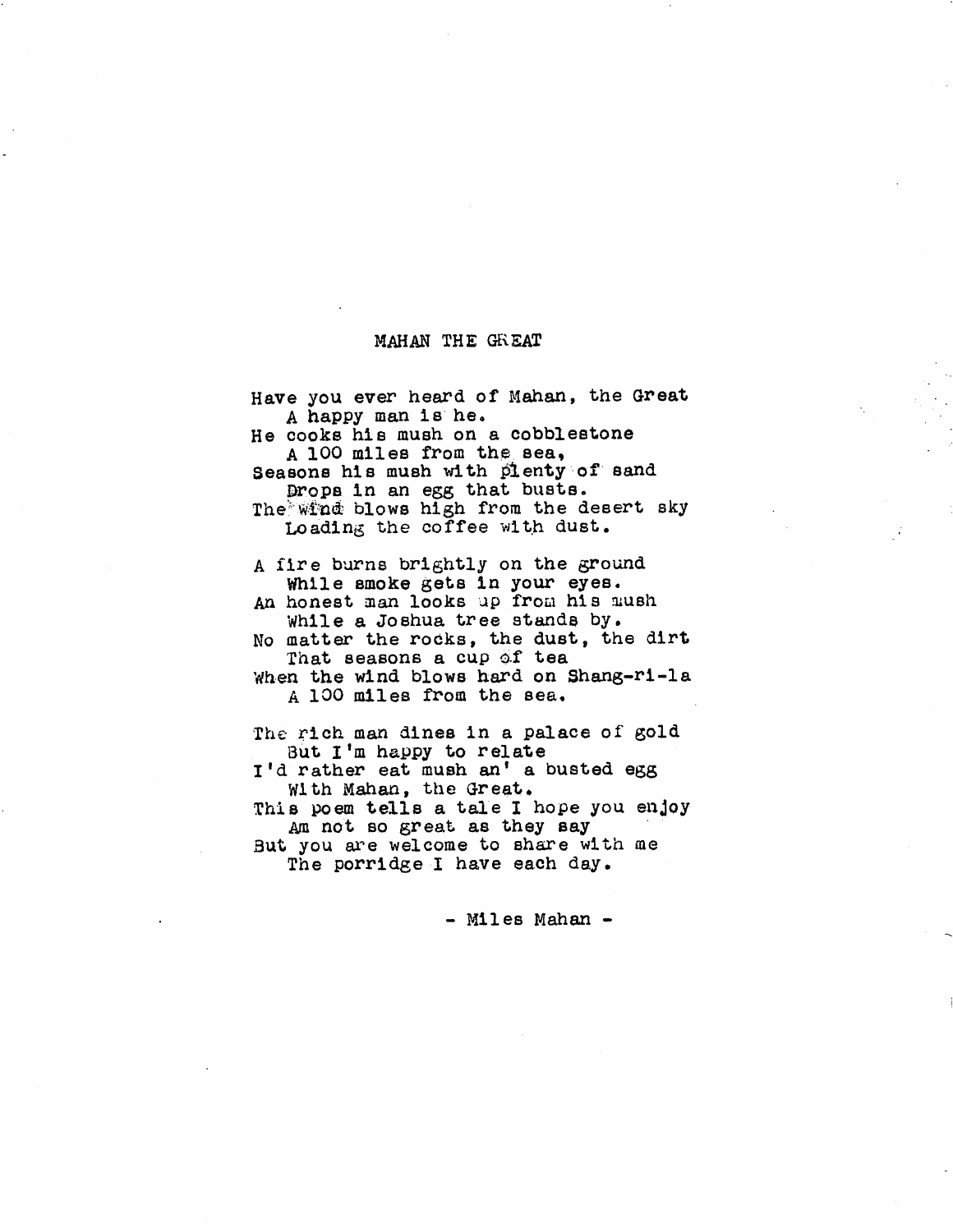## KINDELL & GRAHAM

Good old carnies still remember the name In the early days it was Kindell & Graham The biggest of all the west coast dealers Sent orders open to the reputable spielers.

After the fairs, the big shots would land In San Francisco and check in at the Grand; Just plain carnies went south of the Slot To the Howard Hotel with their coffee pots.

Down Market Street the natives do scurry But old troupers are never known to worry, During the rainy season some open a store Selling hard-to-get slum that people adore.

Then one lovely day it's got to be Spring For the grass is green and the birdies sing. As nature cometh forth without any strife The carnies all agree that this is the life.

Forty-milers are off for the land of hops Old Art will look for the asparagus crops, Even if they carney to the Mexican border One can always depend on getting the order.

This old company is still in the Mission And thanks to them the carnies go fishin' They'll never forget the time-honored name Even'some owe a bundle to Kindell & Graham.

 $-Miles$  Mahan  $-$ 

Wales Mahen